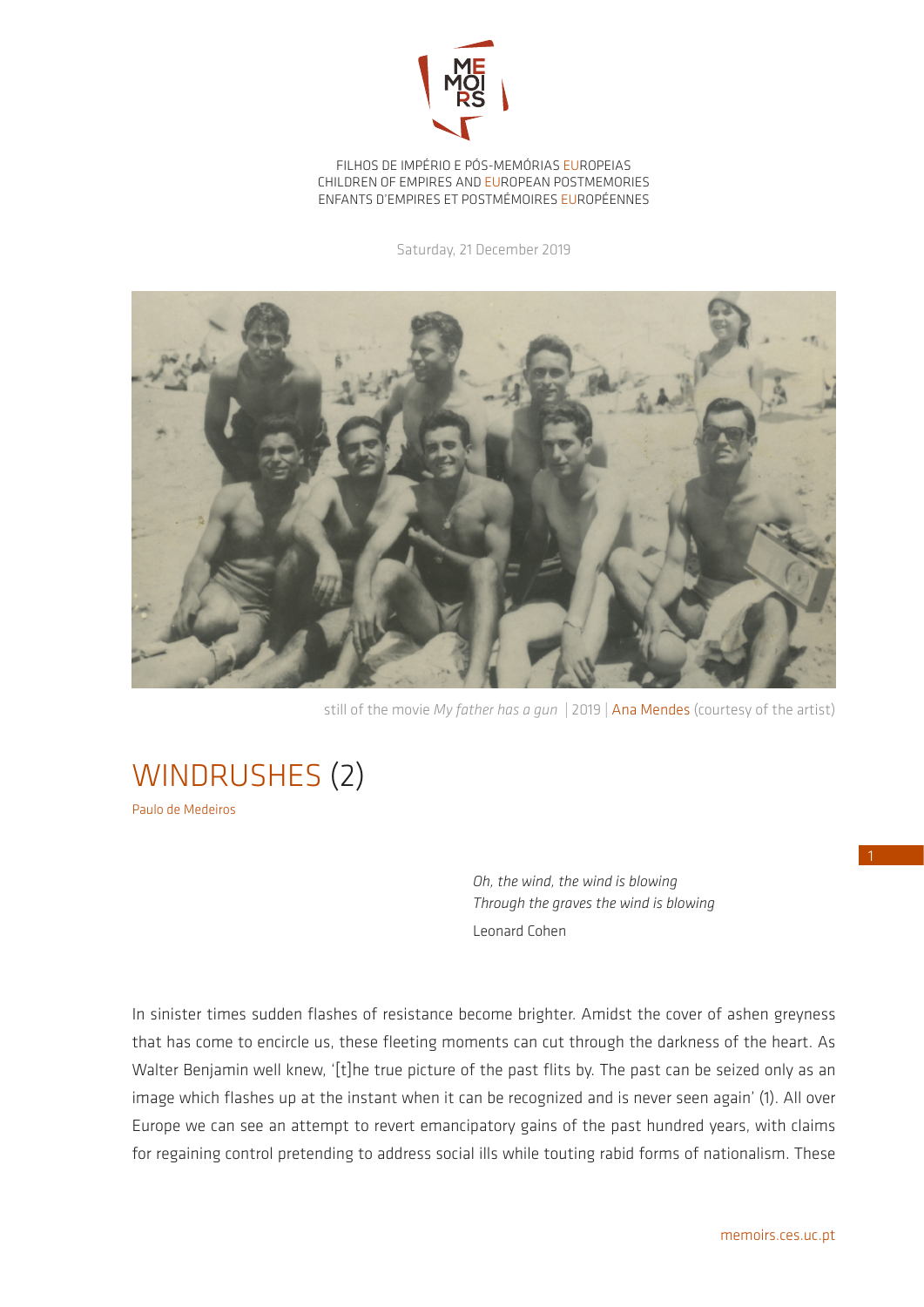

invariably are predicated on xenophobia and racism, whether thinly disguised or virulently open and direct. Everything appears to happen either a bit too fast, and a bit everywhere, or other very slowly and seemingly in isolated circumstances. All smoke and mirrors of course. But one could almost be 'forgiven' for not paying attention, for cancelling the future while forgetting, or denying the past so as to better sell the present.

The facile and disingenuous appropriations of popular discontent – with the 'elites', that most malleable of portmanteau terms which by now has come to be emptied out of any meaning – usually go hand in hand with outrageous reversals of concepts. Just as 'truth' became a husk bandied about until one could embrace a supposed 'post-truth' age, so with many other crucial terms for any understanding of how power operates. 'Democracy' by now has to be the most abused term as anti-democratic forces blatantly accuse their opponents of being anti-democratic. And the same with 'free speech' and 'racism'. One of the false paradoxes of our times is the notion of the 'post-racial'. Just as racist attitudes and attacks increase exponentially in number and deadly violence throughout Europe, the United States, and certainly now in Brazil as well, the myth of a post-racial society parades itself with the belief in post-truth. As David Theo Goldberg puts it in the 'Conclusion' to *Are We All Post-Racial Yet?:* 'Postraciality (…) rather than expressing the end of racism, conceals within its conceptual erasure of race the driving mode of contemporary racist articulation. Racisms dis-appear behind the formal deletion of racial classification, state regulation, and legal refusal of racial definition. They express themselves anew in the name of racial disappearance, disavowal, and denial. Racisms proliferate in the wake of the supposed death of race' (2).

As Benjamin further warned us, '"To articulate the past historically does not mean to recognize it 'the way it really was" ([Otto] Ranke). It means to seize hold of a memory as it flashes up at a moment of danger'. Were the two white mounted police officers in Texas blind to such a moment of danger when they decided to lead a mentally ill black man, Donald Neely' through the streets of Galveston, Texas on Saturday 3 August 2019, on a rope, with his hands tied behind his back? It would seem so, because as one of them mentioned even while doing so, they were aware of how '[t]his is gonna look so bad' (3). But that would have been all too easy. The problem is that it did not just 'look bad'; it *was* bad, and it channelled centuries of evil. Yet, the two police officers still went ahead with it; and, perhaps to no one's surprise these days, even though there was a public outcry once their actions became widely known, there were little consequences to them.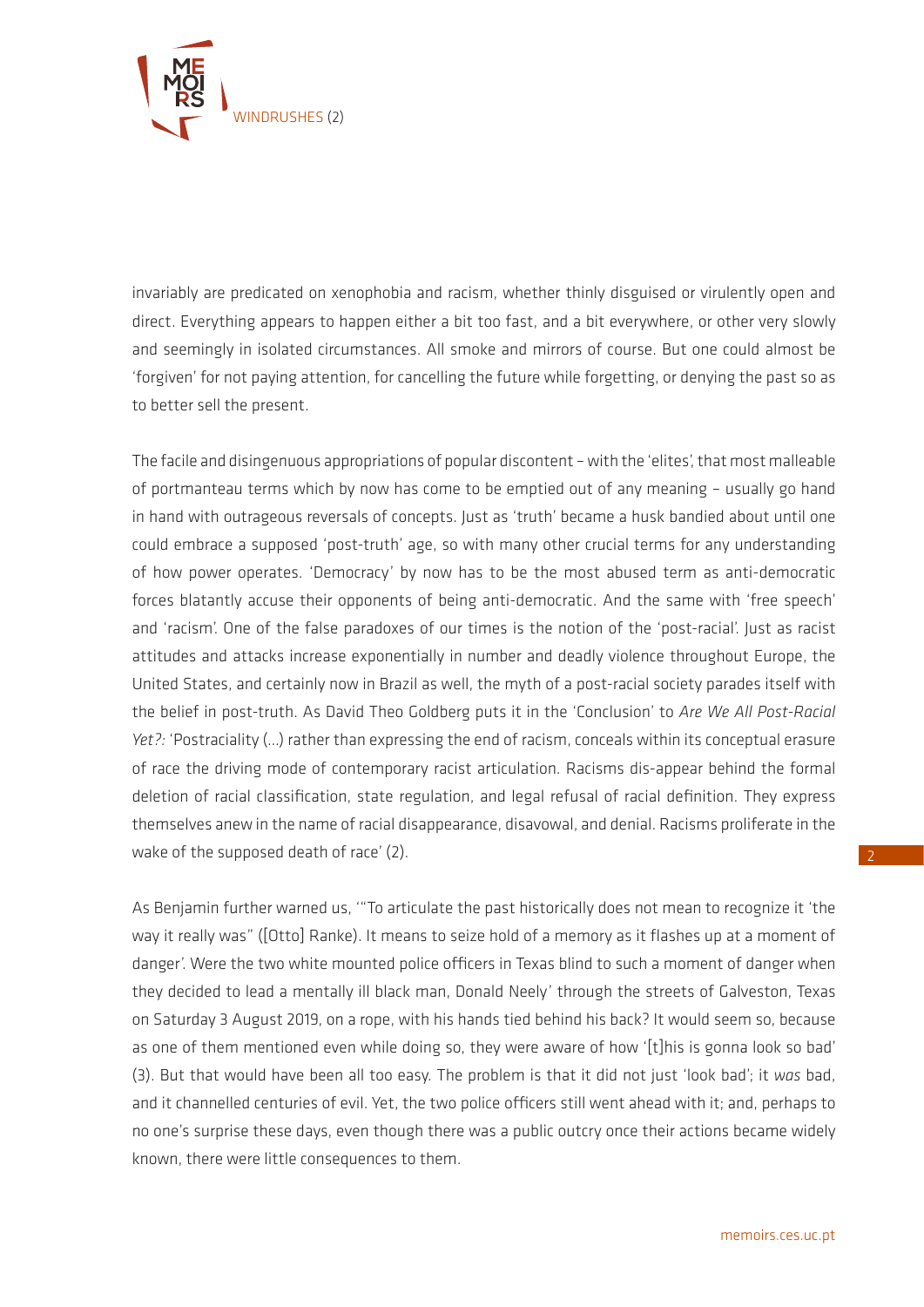

Now, that might have been an especially iconic moment and as such will remain, at least for a little longer, on everyone's consciousness. But we should not let ourselves be blinded by it. Only the ensuing outrage can be said to have been a show of resistance. The action itself though, outside of all circumstantial considerations as have been invoked in an attempt at 'explaining' it, was nothing more than a repetition of countless other moments, a re-enactment, of dehumanization in general, and racial oppression in particular. For a fleeting moment 'the true picture of the past' flashed by. If there were any doubts about how racism, rather than representing some aberration, is both systemic and endemic of our societies, one only has to look at the statistics for the killing of black people by law enforcement agents. A recent study, conducted by social scientists Frank Edwards, Hedwig Lee, and Michael Esposito makes for an especially compelling and lucid indictment:

> We use data on police-involved deaths to estimate how the risk of being killed by police use of force in the United States varies across social groups. We estimate the lifetime and age-specific risks of being killed by police by race and sex. (…) Risk is highest for black men, who (at current levels of risk) face about a 1 in 1,000 chance of being killed by police over the life course. The average lifetime odds of being killed by police are about 1 in 2,000 for men and about 1 in 33,000 for women. Risk peaks between the ages of 20 y and 35 y for all groups. For young men of color, police use of force is among the leading causes of death (4).

It is not just when black people are led away by a rope as if they were cattle, or when they get killed, mostly with impunity, by law agents, that one can get those glimpses of the past flashing by. They also come to us as a result of unguarded moments, such as when the BBC reporter, referring to the two women novelists who have been awarded the Booker Prize in 2019, mentioned one, Margaret Atwood, by name, and then left out Bernardine Evaristo, whom he mentioned merely as 'another author'. Less iconic perhaps than leading a black man on a rope though the streets of a town in Texas, and less lethal than a bullet shot at close range but this casual erasure of Evaristo's identity is equally important as showing how the system truly operates.

The instance of resistance that represents that seizing of a memory in a moment of danger Benjamin alluded to can best be seen in Evaristo's own comment on the situation on Twitter Rather than expressing her, in any case justified, outrage at how she had been made invisible, Evaristo, rightly, placed the event in historical context as yet another iteration of an enduring racism: 'The [@BBC](https://twitter.com/BBC) described me yesterday as 'another author' apropos [@TheBookerPrizes](https://twitter.com/TheBookerPrizes) 2019. How quickly & casually they have removed my name from history - the first black woman to win it. This is what we've always